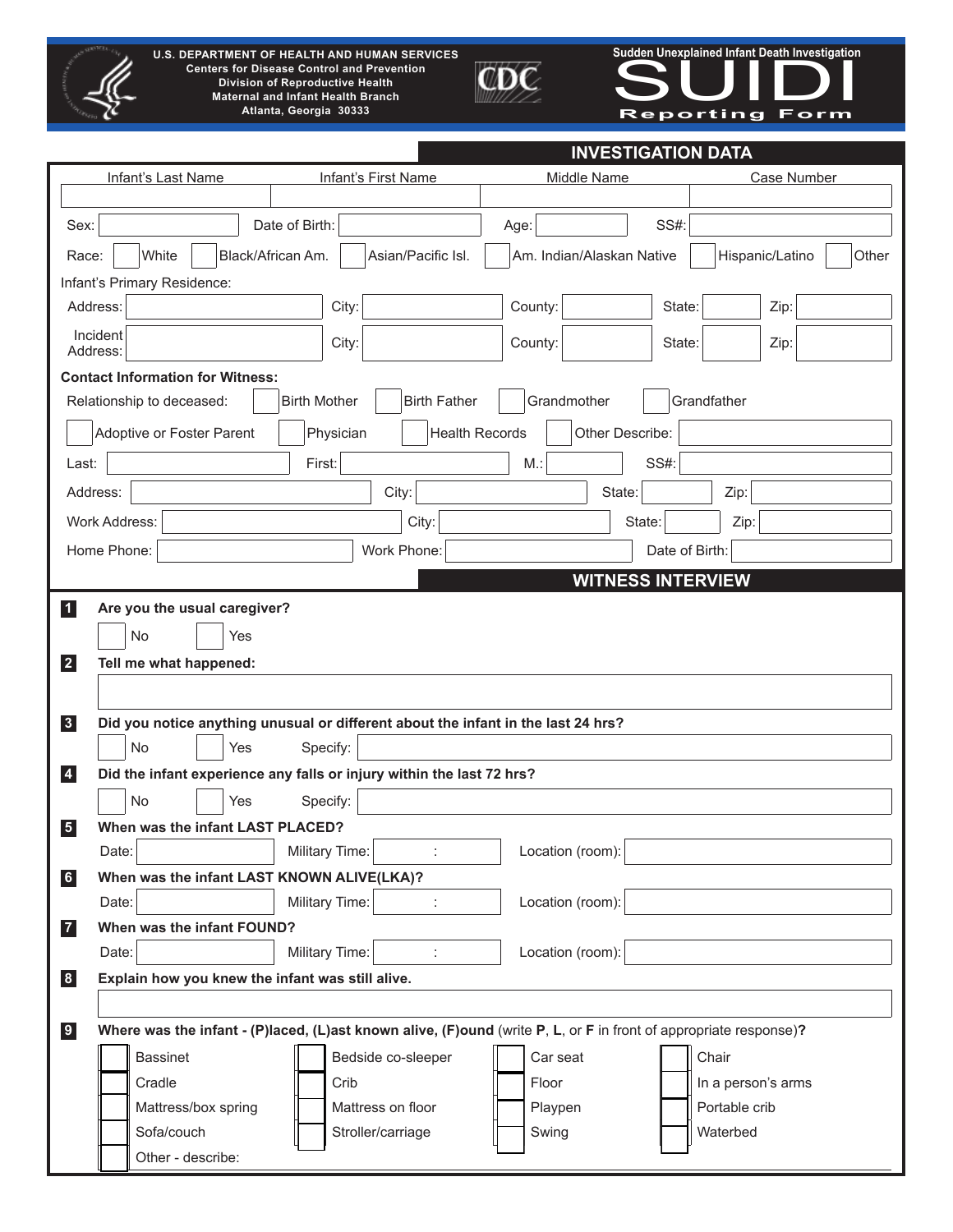## **WITNESS INTERVIEW (cont.)**

| 10                | In what position was the infant LAST PLACED?<br>Was this the infant's usual position?                                   | Sitting<br>Yes                                    | On back<br>On side<br>No          | On stomach<br>What was the usual position? | Unknown                          |
|-------------------|-------------------------------------------------------------------------------------------------------------------------|---------------------------------------------------|-----------------------------------|--------------------------------------------|----------------------------------|
|                   |                                                                                                                         |                                                   |                                   |                                            |                                  |
| 11                | In what position was the infant LKA?<br>Was this the infant's usual position?                                           | Sitting<br>Yes                                    | On side<br>On back<br>No          | On stomach<br>What was the usual position? | Unknown                          |
| $12$              | In what position was the infant FOUND?                                                                                  | Sitting                                           | On side<br>On back                | On stomach                                 | Unknown                          |
|                   | Was this the infant's usual position?                                                                                   | Yes                                               | No                                | What was the usual position?               |                                  |
|                   |                                                                                                                         |                                                   |                                   |                                            |                                  |
| 13<br>14          | Face position when LAST PLACED?<br><b>Neck position when LAST PLACED?</b>                                               | Face down on surface<br>Hyperextended (head back) | Face up<br>Flexed (chin to chest) | Face right<br>Neutral                      | Face left<br>Turned              |
|                   |                                                                                                                         |                                                   |                                   |                                            |                                  |
| 15                | Face position when LKA?<br>Face down on surface                                                                         |                                                   | Face up<br>Face right             | Face left                                  |                                  |
| 16                | <b>Neck position when LKA?</b><br>Hyperextended (head back)                                                             |                                                   | Flexed (chin to chest)            | Neutral                                    | Turned                           |
| 17                | Face position when FOUND?<br>Face down on surface                                                                       |                                                   | Face right<br>Face up             | Face left                                  |                                  |
| 18                | <b>Neck position when FOUND?</b><br>Hyperextended (head back)                                                           |                                                   | Flexed (chin to chest)            | Neutral                                    | Turned                           |
| 19                | What was the infant wearing? (ex. t-shirt, disposable diaper)                                                           |                                                   |                                   |                                            |                                  |
| 20                | Was the infant tightly wrapped or swaddled?                                                                             | No.                                               | Yes - describe:                   |                                            |                                  |
| 21                | Please indicate the types and numbers of layers of bedding both over and under infant (not including wrapping blanket): |                                                   |                                   |                                            |                                  |
|                   | <b>Bedding UNDER Infant</b><br>None                                                                                     | <b>Number</b>                                     | Bedding OVER Infant               | None                                       | Number                           |
|                   | Receiving blankets                                                                                                      |                                                   | Receiving blankets                |                                            |                                  |
|                   | Infant/child blankets                                                                                                   |                                                   | Infant/child blankets             |                                            |                                  |
|                   | Infant/child comforters (thick)                                                                                         |                                                   | Infant/child comforters (thick)   |                                            |                                  |
|                   | Adult comforters/duvets                                                                                                 |                                                   | Adult comforters/duvets           |                                            |                                  |
|                   | Adult blankets                                                                                                          |                                                   | Adult blankets                    |                                            |                                  |
|                   | Sheets                                                                                                                  |                                                   | <b>Sheets</b>                     |                                            |                                  |
|                   |                                                                                                                         |                                                   | <b>Pillows</b>                    |                                            |                                  |
|                   | Sheepskin                                                                                                               |                                                   |                                   |                                            |                                  |
|                   | Pillows                                                                                                                 |                                                   | Other, specify:                   |                                            |                                  |
|                   | Rubber or plastic sheet                                                                                                 |                                                   |                                   |                                            |                                  |
|                   | Other, specify:                                                                                                         |                                                   |                                   |                                            |                                  |
| $22 \overline{)}$ | Which of the following devices were operating in the infant's room?                                                     |                                                   |                                   |                                            |                                  |
|                   | Apnea monitor<br>Humidifier<br>None                                                                                     | Vaporizer                                         | Air purifier<br>Other -           |                                            |                                  |
| 23                | In was the temperature in the infant's room?                                                                            | Hot                                               | Cold<br>Normal                    | Other -                                    |                                  |
| 24                | Which of the following items were near the infant's face, nose, or mouth?                                               |                                                   |                                   |                                            |                                  |
|                   | Infant pillows<br>Bumper pads                                                                                           | Positional supports                               | Stuffed animals<br>Toys           | Other -                                    |                                  |
| 25                | Which of the following items were within the infant's reach?                                                            |                                                   |                                   |                                            |                                  |
|                   | Pillows<br>Pacifier<br><b>Blankets</b><br>Toys                                                                          |                                                   | Nothing<br>Other -                |                                            |                                  |
| 26                | Was anyone sleeping with the infant?<br>No                                                                              | Yes                                               |                                   |                                            |                                  |
|                   | Name of individual sleeping with infant<br>Age                                                                          | Height<br>Weight                                  | Location in relation<br>to infant |                                            | Imparement (intoxication, tired) |
|                   |                                                                                                                         |                                                   |                                   |                                            |                                  |
|                   |                                                                                                                         |                                                   |                                   |                                            |                                  |
|                   |                                                                                                                         |                                                   |                                   |                                            |                                  |
|                   |                                                                                                                         |                                                   |                                   |                                            |                                  |
|                   |                                                                                                                         |                                                   |                                   |                                            |                                  |
| <b>27</b>         | Was there evidence of wedging?<br>No                                                                                    | Yes - Describe:                                   |                                   |                                            |                                  |
| 28                | When the infant was found, was s/he:                                                                                    | <b>Breathing</b>                                  | Not Breathing                     |                                            |                                  |
|                   |                                                                                                                         |                                                   | No                                |                                            |                                  |
|                   | If not breathing, did you witness the infant stop breathing?                                                            |                                                   | Yes                               |                                            |                                  |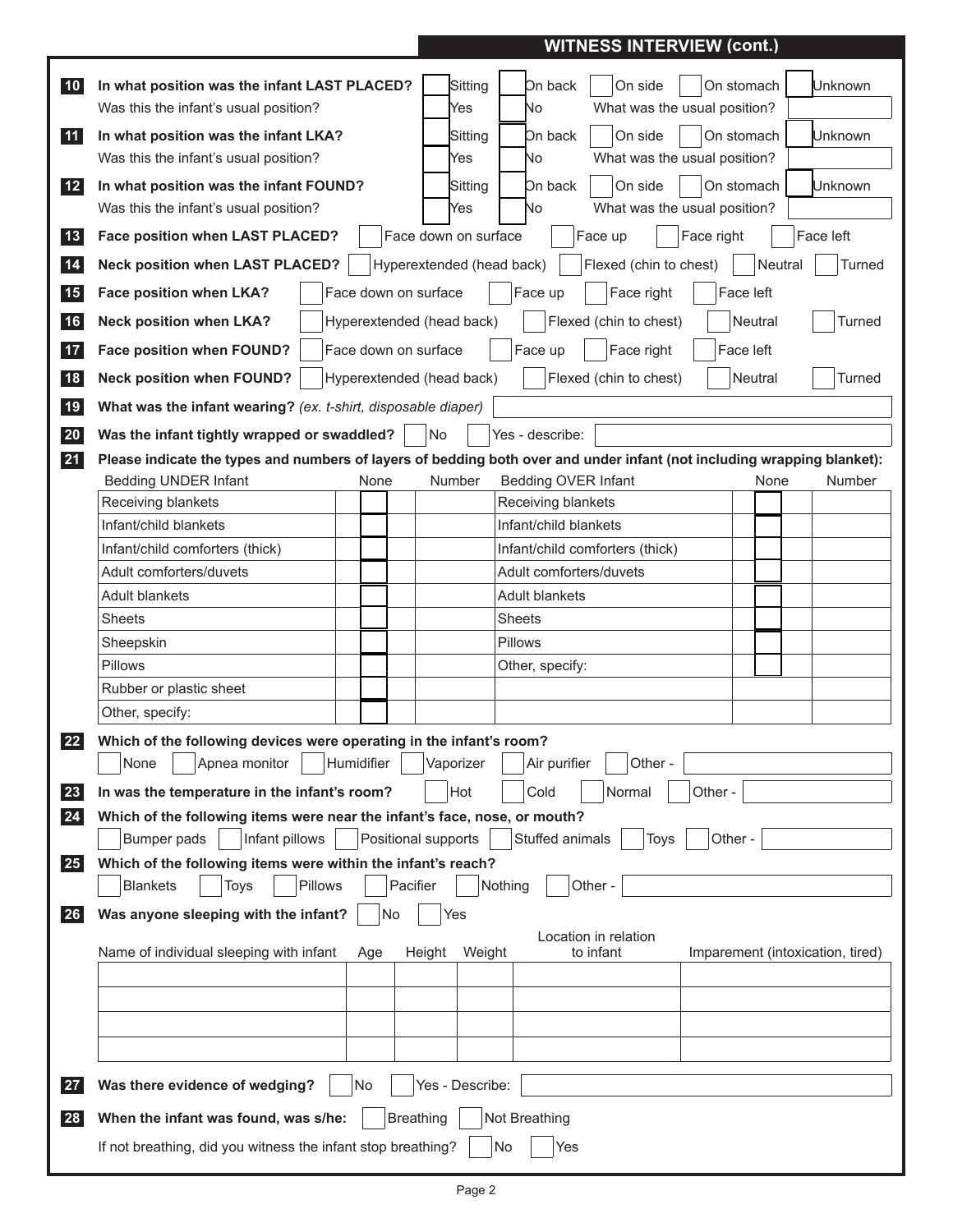## **WITNESS INTERVIEW (cont.)**

| Describe the infant's appearance when found.                                                                                                                                                                                                                                                                                                                                                                                  |                          |       |                |                           |                                                           |                               |
|-------------------------------------------------------------------------------------------------------------------------------------------------------------------------------------------------------------------------------------------------------------------------------------------------------------------------------------------------------------------------------------------------------------------------------|--------------------------|-------|----------------|---------------------------|-----------------------------------------------------------|-------------------------------|
| Appearance                                                                                                                                                                                                                                                                                                                                                                                                                    | Unknown No               |       | Yes            |                           |                                                           | Describe and specify location |
| a) Discoloration around face/nose/mouth                                                                                                                                                                                                                                                                                                                                                                                       |                          |       |                |                           |                                                           |                               |
| b) Secretions (foam, froth)                                                                                                                                                                                                                                                                                                                                                                                                   |                          |       |                |                           |                                                           |                               |
| c) Skin discoloration (livor mortis)                                                                                                                                                                                                                                                                                                                                                                                          |                          |       |                |                           |                                                           |                               |
| d) Pressure marks (pale areas, blanching)                                                                                                                                                                                                                                                                                                                                                                                     |                          |       |                |                           |                                                           |                               |
| e) Rash or petechiae (small, red blood spots<br>on skin, membranes, or eyes)                                                                                                                                                                                                                                                                                                                                                  |                          |       |                |                           |                                                           |                               |
| Marks on body (scratches or bruises)<br>$\ddagger$                                                                                                                                                                                                                                                                                                                                                                            |                          |       |                |                           |                                                           |                               |
| g) Other                                                                                                                                                                                                                                                                                                                                                                                                                      |                          |       |                |                           |                                                           |                               |
| What did the infant feel like when found? (Check all that apply.)                                                                                                                                                                                                                                                                                                                                                             |                          |       |                |                           |                                                           |                               |
| Warm to touch<br>Sweaty                                                                                                                                                                                                                                                                                                                                                                                                       | Cool to touch            |       | Limp, flexible |                           | Rigid, stif                                               | Unknown                       |
|                                                                                                                                                                                                                                                                                                                                                                                                                               |                          |       |                |                           |                                                           |                               |
| Other - specify:                                                                                                                                                                                                                                                                                                                                                                                                              |                          |       |                |                           |                                                           |                               |
| Did anyone else other than EMS try to resuscitate the infant?                                                                                                                                                                                                                                                                                                                                                                 |                          |       |                | No                        | Yes                                                       |                               |
| Who?                                                                                                                                                                                                                                                                                                                                                                                                                          |                          | Date: |                |                           | Military time:                                            |                               |
| Please describe what was done as part of resuscitation:                                                                                                                                                                                                                                                                                                                                                                       |                          |       |                |                           |                                                           |                               |
|                                                                                                                                                                                                                                                                                                                                                                                                                               |                          |       |                |                           |                                                           |                               |
|                                                                                                                                                                                                                                                                                                                                                                                                                               |                          |       |                |                           |                                                           |                               |
|                                                                                                                                                                                                                                                                                                                                                                                                                               |                          |       |                |                           |                                                           |                               |
|                                                                                                                                                                                                                                                                                                                                                                                                                               |                          |       |                |                           | <b>INFANT MEDICAL HISTORY</b>                             |                               |
| Doctor                                                                                                                                                                                                                                                                                                                                                                                                                        |                          |       |                | Other healthcare provider | Medical record                                            | Family                        |
|                                                                                                                                                                                                                                                                                                                                                                                                                               |                          |       |                |                           |                                                           |                               |
| Other:<br>Mother/primary caregiver                                                                                                                                                                                                                                                                                                                                                                                            |                          |       |                |                           |                                                           |                               |
|                                                                                                                                                                                                                                                                                                                                                                                                                               |                          |       |                |                           |                                                           |                               |
| Condition                                                                                                                                                                                                                                                                                                                                                                                                                     | Unknown No Yes Condition |       |                |                           |                                                           | Unknown No Yes                |
| a) Fever<br>h) Diarrhea                                                                                                                                                                                                                                                                                                                                                                                                       |                          |       |                |                           | k) Apnea (stopped breathing)                              |                               |
| b) Excessive sweating                                                                                                                                                                                                                                                                                                                                                                                                         |                          |       |                |                           | e) Decrease in appetite<br>I) Cyanosis (turned blue/gray) |                               |
| Stool changes<br>i)                                                                                                                                                                                                                                                                                                                                                                                                           |                          |       |                | f) Vomiting               |                                                           |                               |
|                                                                                                                                                                                                                                                                                                                                                                                                                               |                          |       |                |                           |                                                           |                               |
| c) Lethargy or sleeping more than usual                                                                                                                                                                                                                                                                                                                                                                                       |                          |       |                |                           | m) Seizures or convulsions                                |                               |
| Difficulty breathing<br>$\vert$ )                                                                                                                                                                                                                                                                                                                                                                                             |                          |       |                | g) Choking                |                                                           |                               |
| d) Fussiness or excessive crying                                                                                                                                                                                                                                                                                                                                                                                              |                          |       |                | n) Other, specify:        |                                                           |                               |
|                                                                                                                                                                                                                                                                                                                                                                                                                               |                          |       |                |                           |                                                           |                               |
| Yes - describe:<br>No.                                                                                                                                                                                                                                                                                                                                                                                                        |                          |       |                |                           |                                                           |                               |
|                                                                                                                                                                                                                                                                                                                                                                                                                               |                          |       |                |                           |                                                           | No                            |
|                                                                                                                                                                                                                                                                                                                                                                                                                               |                          |       |                |                           |                                                           |                               |
|                                                                                                                                                                                                                                                                                                                                                                                                                               |                          |       | Date given     |                           |                                                           |                               |
| Name of vaccination or medication                                                                                                                                                                                                                                                                                                                                                                                             | Dose last given          | Month | Day            | Year                      | Approx. time<br>(Military Time)                           | comments:                     |
| 1.                                                                                                                                                                                                                                                                                                                                                                                                                            |                          |       |                |                           |                                                           |                               |
| Source of medical information:<br>In the 72 hours prior to death, did the infant have:<br>In the 72 hours prior to death, was the infant injured or did s/he have any other condition(s) not mentioned?<br>In the 72 hours prior to the infants death, was the infant given any vaccinations or medications?<br>(Please include any home remedies, herbal medications, prescription medicines, over-the-counter medications.) |                          |       |                |                           |                                                           |                               |
| 2.<br>3.                                                                                                                                                                                                                                                                                                                                                                                                                      |                          |       |                |                           |                                                           |                               |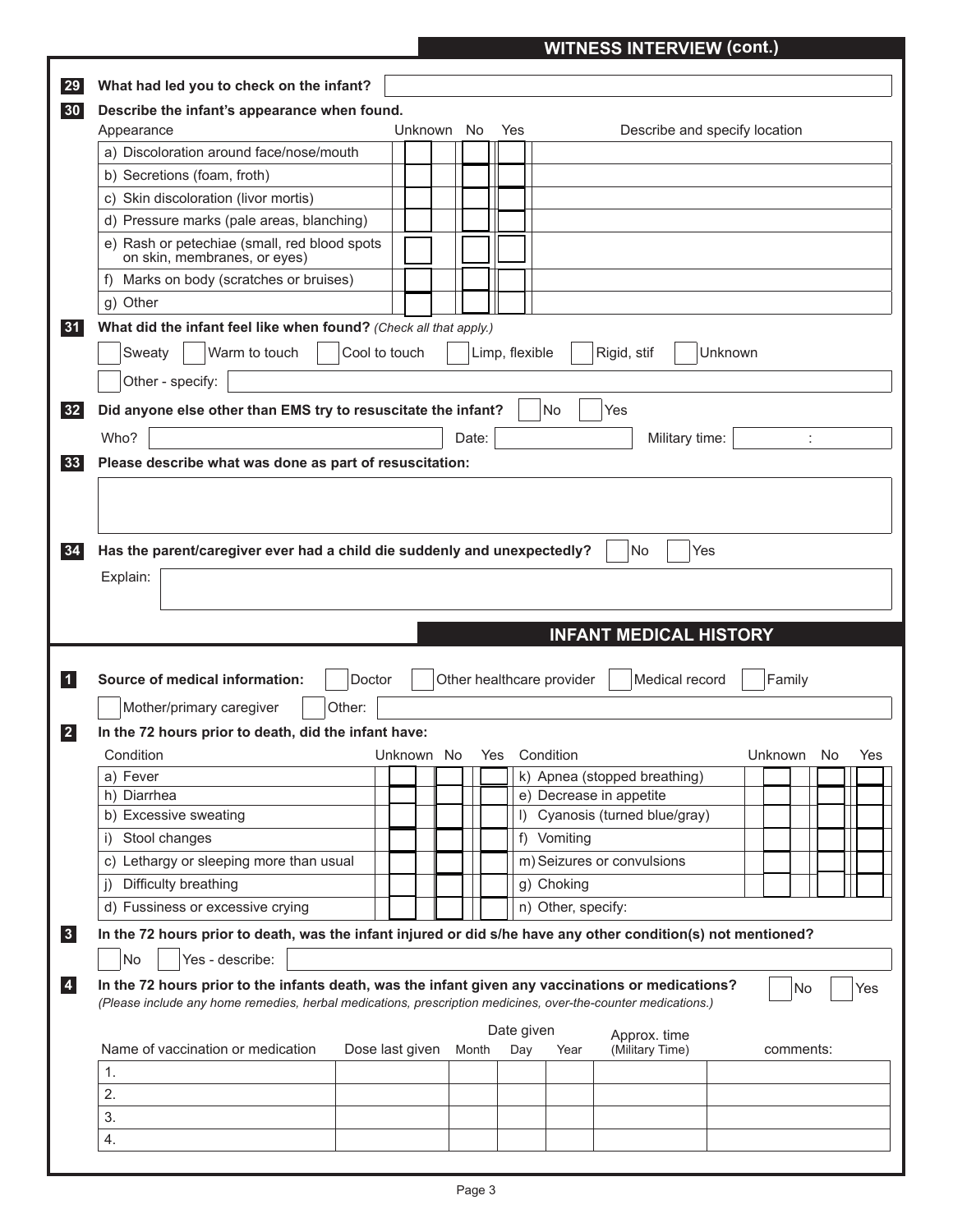# **INFANT MEDICAL HISTORY (cont.)**

| $\sqrt{5}$   | At any time in the infant's life, did s/he have a history of?                                                                                                                                                                                         |                          |
|--------------|-------------------------------------------------------------------------------------------------------------------------------------------------------------------------------------------------------------------------------------------------------|--------------------------|
|              | Medical history<br>Unknown No<br>Yes                                                                                                                                                                                                                  | Describe                 |
|              | a) Allergies (food, medication, or other)                                                                                                                                                                                                             |                          |
|              | b) Abnormal growth or weight gain/loss                                                                                                                                                                                                                |                          |
|              | c) Apnea (stopped breathing)                                                                                                                                                                                                                          |                          |
|              | d) Cyanosis (turned blue/gray)                                                                                                                                                                                                                        |                          |
|              | e) Seizures or convulsions                                                                                                                                                                                                                            |                          |
|              | Cardiac (heart) abnormalities<br>f)                                                                                                                                                                                                                   |                          |
| 6            | Did the infant have any birth defects(s)?<br>No<br>Yes                                                                                                                                                                                                |                          |
|              | Describe:                                                                                                                                                                                                                                             |                          |
| $\mathbf{z}$ | Describe the two most recent times that the infant was seen by a physician or health care provider:<br>(Include emergency department visits, clinic visits, hospital admissions, observational stays, and telephone calls)<br>First most recent visit | Second most recent visit |
|              | a) Date                                                                                                                                                                                                                                               |                          |
|              |                                                                                                                                                                                                                                                       |                          |
|              | b) Reason for visit                                                                                                                                                                                                                                   |                          |
|              | c) Action taken                                                                                                                                                                                                                                       |                          |
|              | d) Physician's name                                                                                                                                                                                                                                   |                          |
|              | e) Hospital/clinic                                                                                                                                                                                                                                    |                          |
|              | f) Address                                                                                                                                                                                                                                            |                          |
|              | g) City                                                                                                                                                                                                                                               |                          |
|              | h) State, ZIP                                                                                                                                                                                                                                         |                          |
|              | Phone number<br>i)                                                                                                                                                                                                                                    |                          |
|              |                                                                                                                                                                                                                                                       |                          |
| 8            | <b>Birth hospital name:</b>                                                                                                                                                                                                                           | Discharge date:          |
|              | Street address:                                                                                                                                                                                                                                       |                          |
|              | City:                                                                                                                                                                                                                                                 | State:<br>Zip:           |
| $\bullet$    | What was the infant's length at birth?<br>inches or                                                                                                                                                                                                   | centimeters              |
| 10           | What was the infant's weight at birth?<br>pounds                                                                                                                                                                                                      | ounces or<br>grams       |
|              | Compared to the delivery date, was the infant born on time, early, or late?                                                                                                                                                                           |                          |
| 11           |                                                                                                                                                                                                                                                       |                          |
|              | Early - how many weeks?<br>Late - how many weeks?<br>On time                                                                                                                                                                                          |                          |
| $12$         | Was the infant a singleton, twin, triplet, or higher gestation?                                                                                                                                                                                       |                          |
|              | Singleton<br>Quadrupelet or higher gestation<br>Twin<br><b>Triplet</b>                                                                                                                                                                                |                          |
| 13           | Were there any complications during delivery or at birth? (emergency c-section, child needed oxygen)                                                                                                                                                  | No<br>Yes                |
|              |                                                                                                                                                                                                                                                       |                          |
|              | Describe:                                                                                                                                                                                                                                             |                          |
| 14           | Are there any alerts to the pathologist? (previous infant deaths in family, newborn screen results)                                                                                                                                                   | No<br>Yes                |
|              | Specify:                                                                                                                                                                                                                                              |                          |
|              |                                                                                                                                                                                                                                                       |                          |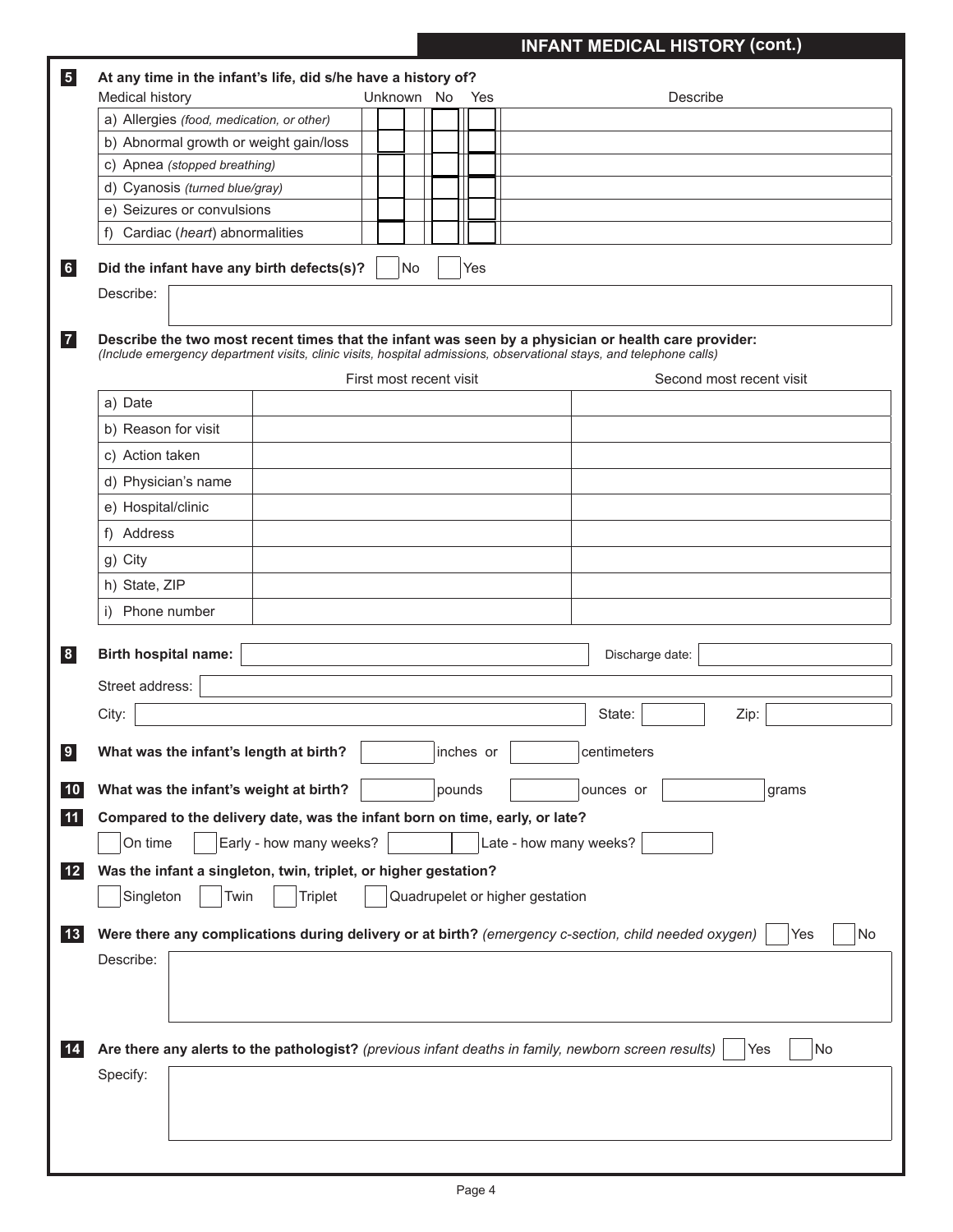|  | <b>INFANT DIETARY HISTORY</b> |  |
|--|-------------------------------|--|
|  |                               |  |

| $\vert$ 1               | On what day and at what approximate time was the infant last fed?                                                                                      |                                                                                                                                                                                                                                                                                              |
|-------------------------|--------------------------------------------------------------------------------------------------------------------------------------------------------|----------------------------------------------------------------------------------------------------------------------------------------------------------------------------------------------------------------------------------------------------------------------------------------------|
|                         | Military Time:<br>Date:                                                                                                                                |                                                                                                                                                                                                                                                                                              |
|                         |                                                                                                                                                        |                                                                                                                                                                                                                                                                                              |
| $\boxed{2}$             | What is the name of the person who last fed the infant?                                                                                                |                                                                                                                                                                                                                                                                                              |
| $\vert 3 \vert$         | What is his/her relationship to the infant?                                                                                                            |                                                                                                                                                                                                                                                                                              |
| $\overline{\mathbf{4}}$ | What foods and liquids was the infant fed in the last 24 hours (include last fed)?                                                                     |                                                                                                                                                                                                                                                                                              |
|                         | Food                                                                                                                                                   | Unknown No Yes Quantity (ounces)<br>Specify: (type and brand)                                                                                                                                                                                                                                |
|                         | a) Breast milk (one/both sides, length of time)                                                                                                        |                                                                                                                                                                                                                                                                                              |
|                         | b) Formula (brand, water source - ex. Similac, tap water)                                                                                              |                                                                                                                                                                                                                                                                                              |
|                         | c) Cow's milk                                                                                                                                          |                                                                                                                                                                                                                                                                                              |
|                         | d) Water (brand, bottled, tap, well)                                                                                                                   |                                                                                                                                                                                                                                                                                              |
|                         | e) Other liquids (teas, juices)                                                                                                                        |                                                                                                                                                                                                                                                                                              |
|                         | f)<br>Solids                                                                                                                                           |                                                                                                                                                                                                                                                                                              |
|                         | g) Other                                                                                                                                               |                                                                                                                                                                                                                                                                                              |
| $\vert 5 \vert$         | Was a new food introduced in the 24 hours prior to his/her death?<br>If yes, describe (ex. content, amount, change in formula, introduction of solids) | No<br>Yes                                                                                                                                                                                                                                                                                    |
| 6                       | Was the infant last placed to sleep with a bottle?<br>Yes                                                                                              | No - if no, skip to question 9 below                                                                                                                                                                                                                                                         |
|                         | Was the bottle propped? (i.e., object used to hold bottle while infant feeds)                                                                          | No<br>Yes                                                                                                                                                                                                                                                                                    |
|                         | If yes, what object was used to prop the bottle?                                                                                                       |                                                                                                                                                                                                                                                                                              |
| 8 <sup>8</sup>          | What was the quantity of liquid (in ounces) in the bottle?                                                                                             |                                                                                                                                                                                                                                                                                              |
| 9                       | Did the death occur during?<br>Breast-feeding                                                                                                          | Bottle-feeding<br>Eating solid foods<br>Not during feeding                                                                                                                                                                                                                                   |
| 10                      | or wedges)<br>No<br>Yes<br>If yes, - describe:                                                                                                         | Are there any factors, circumstances, or environmental concerns that may have impacted the infant that have not yet<br>been identified? (ex. exposed to cigarette smoke or fumes at someone else's home, infant unusually heavy, placed with positional supports<br><b>PREGNANCY HISTORY</b> |
| $\blacksquare$          | Information about the infant's birth mother:                                                                                                           |                                                                                                                                                                                                                                                                                              |
|                         | First name:                                                                                                                                            | Last name:                                                                                                                                                                                                                                                                                   |
|                         | Middle name:                                                                                                                                           | Maiden name:                                                                                                                                                                                                                                                                                 |
|                         | Birth date:                                                                                                                                            | SS#:                                                                                                                                                                                                                                                                                         |
|                         | Street address:<br>City:                                                                                                                               | State:<br>Zip:                                                                                                                                                                                                                                                                               |
|                         | How long has the birth mother been at this address?<br>Years:                                                                                          | Months:                                                                                                                                                                                                                                                                                      |
|                         | Previous Address:                                                                                                                                      |                                                                                                                                                                                                                                                                                              |
| $\boxed{2}$             | At how many weeks or months did the birth mother begin prenatal care?                                                                                  | No parental care<br>Unknown                                                                                                                                                                                                                                                                  |
|                         | Weeks:<br>Months:                                                                                                                                      |                                                                                                                                                                                                                                                                                              |
| 3                       | Where did the birth mother receive prenatal care? (Please specify physician or other health care provider name and address.)                           |                                                                                                                                                                                                                                                                                              |
|                         | Physician/provider:                                                                                                                                    | Hospital/clinic:<br>Phone:                                                                                                                                                                                                                                                                   |
|                         | Street address:<br>City:                                                                                                                               | State:<br>Zip:                                                                                                                                                                                                                                                                               |
|                         |                                                                                                                                                        |                                                                                                                                                                                                                                                                                              |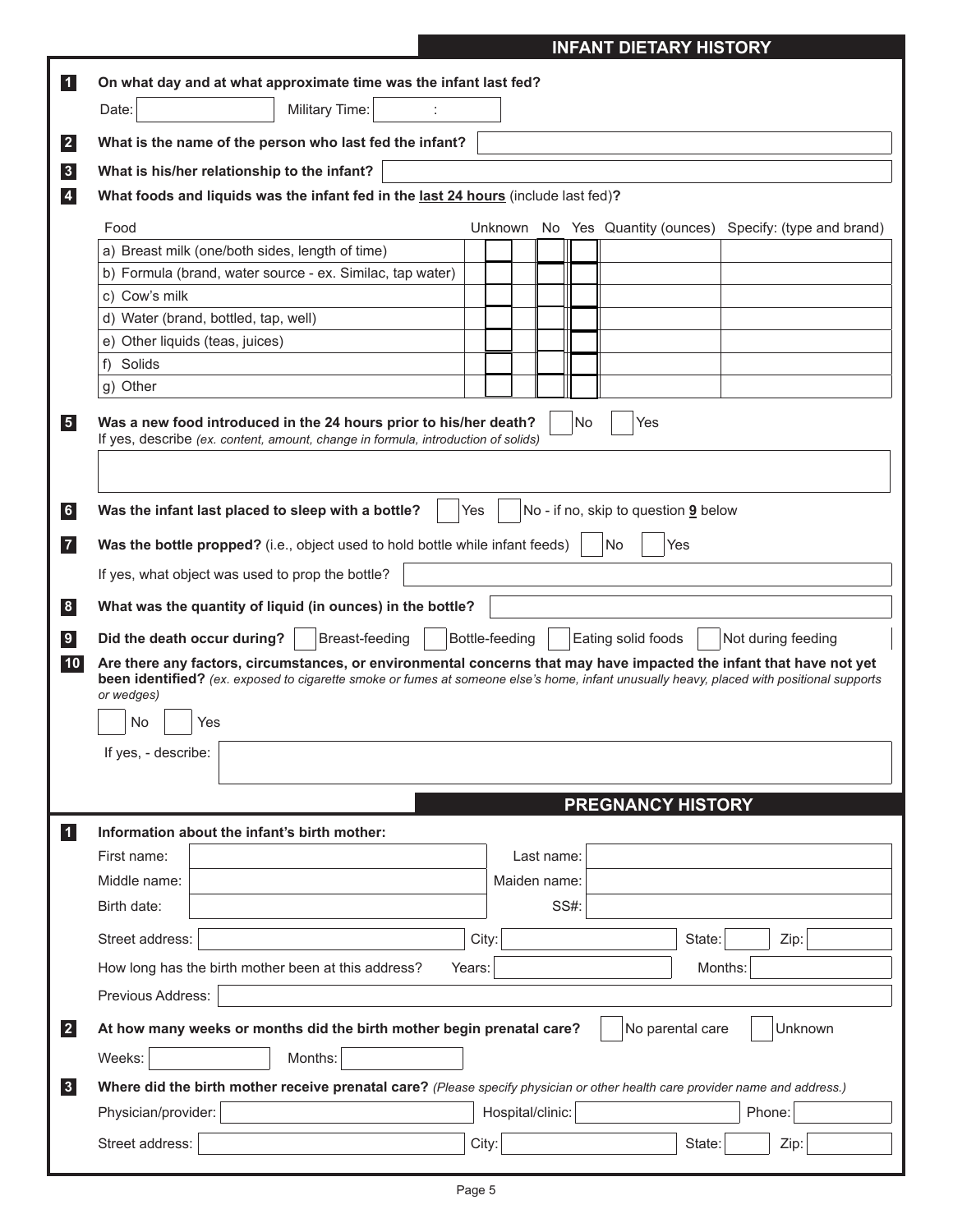|                                                  | <b>PREGNANCY HISTORY (cont.)</b>                                                                                                                |
|--------------------------------------------------|-------------------------------------------------------------------------------------------------------------------------------------------------|
| $\vert 4 \vert$                                  | No<br>Yes<br>At how many weeks or months did the birth mother begin prenatal care?<br>(ex. high blood pressure, bleeding, gestational diabetes) |
|                                                  | Specify:                                                                                                                                        |
| $\sqrt{5}$                                       | Was the birth mother injured during her pregnancy with the infant? (ex. auto accident, falls)<br>No<br>Yes                                      |
|                                                  | Specify:                                                                                                                                        |
| 6                                                | During her pregnancy, did she use any of the following?<br>Unknown No Yes<br>Unknown<br>Yes<br>No.<br>Daily<br>Daily                            |
|                                                  | a) Over the counter medications<br>d) Cigarettes                                                                                                |
|                                                  | e) Alcohol<br>b) Prescription medications                                                                                                       |
|                                                  | $f$ )<br>Other<br>c) Herbal remedies                                                                                                            |
| $\boxed{7}$                                      | Currently, does any caregiver use any of the following?                                                                                         |
|                                                  | Unknown No Yes<br>Daily<br>Unknown<br>No.<br>Yes<br>Daily<br>a) Over the counter medications<br>d) Cigarettes                                   |
|                                                  | b) Prescription medications<br>e) Alcohol                                                                                                       |
|                                                  | c) Herbal remedies<br>f) Other                                                                                                                  |
|                                                  |                                                                                                                                                 |
|                                                  | <b>INCIDENT SCENE INVESTIGATION</b>                                                                                                             |
| $\vert$ 1 $\vert$                                | Where did the incident or death occur?                                                                                                          |
| $\vert$ 2                                        | Yes<br>Was this the primary residence?<br>No                                                                                                    |
| $\vert 3 \vert$                                  | Is the site of the incident or death scene a daycare or other childcare setting?<br>No - If no, skip to question 8<br>Yes                       |
|                                                  | How many children (under age 18) were under the care of the provider at the time of the incident or death?                                      |
| $\overline{\mathbf{4}}$                          |                                                                                                                                                 |
| 5 <sub>5</sub>                                   | How many adults (age 18 and over) were supervising the child(ren)?                                                                              |
| 6                                                | What is the license number and licensing agency for the daycare?                                                                                |
|                                                  | License number:<br>Agency:                                                                                                                      |
| $\begin{array}{c} \hline \mathbf{7} \end{array}$ | How long has the daycare been open for business?                                                                                                |
| 8                                                | How many people live at the site of the incident or death scene?                                                                                |
|                                                  | Number of adults (18 years or older):<br>Number of children (under 18 years old):                                                               |
| 9                                                | Which of the following heating or cooling sources were being used? (Check all that apply)                                                       |
|                                                  | Central air<br>Open window(s)<br>Gas furnace or boiler<br>Wood burning fireplace                                                                |
|                                                  | A/C window unit<br>Wood burning stove<br>Electric furnace or boiler<br>Coal burning furnace                                                     |
|                                                  | Floor/table fan<br>Ceiling fan<br>Electric space heater<br>Kerosene space heater                                                                |
|                                                  | Electric baseboard heat<br>Electric (radiant) ceiling heat<br>Window fan<br>Unknown                                                             |
|                                                  | Other - specify:                                                                                                                                |
| 10                                               | Indicate the temperature of the room where the infant was found unresponsive:                                                                   |
|                                                  | Thermostat setting<br>Thermostat reading<br>Actual room temp.<br>Outside temp.                                                                  |
| 11                                               | What was the source of drinking water at the site of the incident or death scene? (Check all that apply.)                                       |
|                                                  | <b>Bottled water</b><br>Well<br>Public/municipal water<br>Unknown<br>Other - Specify:                                                           |
| 12                                               | The site of the incident or death scene has: (check all that apply)                                                                             |
|                                                  | Mold growth<br>Insects<br>Smoky smell (like cigarettes)                                                                                         |
|                                                  | Presence of alcohol containers<br>Dampness<br>Pets                                                                                              |
|                                                  | Peeling paint<br>Visible standing water<br>Presence of drug paraphenalia                                                                        |
|                                                  | Odors or fumes - Describe:<br>Rodents or vermin                                                                                                 |
|                                                  | Other - specify:                                                                                                                                |
| 13                                               | Describe the general appearance of incident scene: (ex. cleanliness, hazards, overcrowding, etc.)                                               |
|                                                  | Specify:                                                                                                                                        |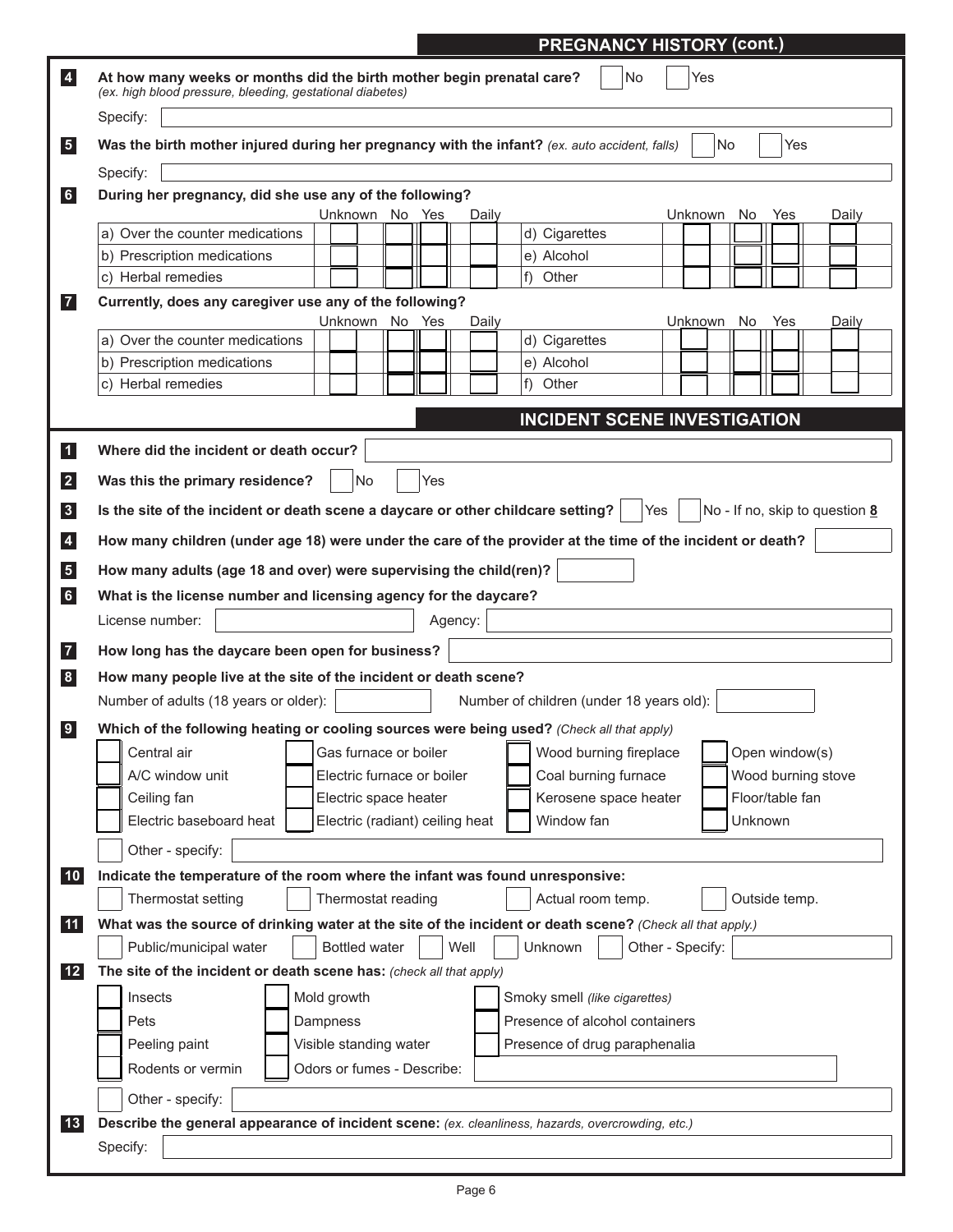### **INVESTIGATION SUMMARY**

| $\vert$ 1   |                                                                       | Are there any factors, circumstances, or environmental concerns about the incident scene investigation that may have      |
|-------------|-----------------------------------------------------------------------|---------------------------------------------------------------------------------------------------------------------------|
|             | impacted the infant that have not yet been identified?                |                                                                                                                           |
|             |                                                                       |                                                                                                                           |
| $\boxed{2}$ | <b>Arrival times</b>                                                  | Military time                                                                                                             |
|             | Law enforcement at scene:                                             |                                                                                                                           |
|             | DSI at scene:                                                         |                                                                                                                           |
|             | Infant at hospital:                                                   |                                                                                                                           |
|             | <b>Investigator's Notes</b>                                           |                                                                                                                           |
| $\vert$ 1   | Indicate the task(s) performed                                        |                                                                                                                           |
|             | Additional scene(s)? (forms attached)                                 | Doll reenactment/scene re-creation<br>Photos or video taken and noted                                                     |
|             | Materials collected/evidence logged                                   | Referral for counseling<br>EMS run sheet/report                                                                           |
|             | Notify next of kin or verify notification                             | 911 tape                                                                                                                  |
|             |                                                                       |                                                                                                                           |
| $\vert$ 2   | If more than one person was interviewed, does the information differ? | No<br>Yes                                                                                                                 |
|             |                                                                       | If yes, detail any differences, inconsistencies of relevant information: (ex. placed on sofa, last known alive on chair.) |
|             |                                                                       |                                                                                                                           |
|             |                                                                       |                                                                                                                           |
|             |                                                                       |                                                                                                                           |
|             |                                                                       | <b>INVESTIGATION DIAGRAMS</b>                                                                                             |
| $\vert$ 1   | <b>Scene Diagram:</b>                                                 | $\vert$ 2<br><b>Body Diagram:</b>                                                                                         |
|             |                                                                       |                                                                                                                           |
|             |                                                                       |                                                                                                                           |
|             |                                                                       |                                                                                                                           |
|             |                                                                       |                                                                                                                           |
|             |                                                                       |                                                                                                                           |
|             |                                                                       |                                                                                                                           |
|             |                                                                       |                                                                                                                           |
|             |                                                                       |                                                                                                                           |
|             |                                                                       |                                                                                                                           |
|             |                                                                       |                                                                                                                           |
|             |                                                                       |                                                                                                                           |
|             |                                                                       |                                                                                                                           |
|             |                                                                       |                                                                                                                           |
|             |                                                                       |                                                                                                                           |
|             |                                                                       |                                                                                                                           |
|             |                                                                       |                                                                                                                           |
|             |                                                                       |                                                                                                                           |
|             |                                                                       |                                                                                                                           |
|             |                                                                       |                                                                                                                           |
|             |                                                                       |                                                                                                                           |
|             |                                                                       |                                                                                                                           |
|             |                                                                       |                                                                                                                           |
|             |                                                                       |                                                                                                                           |
|             |                                                                       |                                                                                                                           |
|             |                                                                       |                                                                                                                           |
|             |                                                                       |                                                                                                                           |
|             |                                                                       |                                                                                                                           |
|             |                                                                       |                                                                                                                           |
|             |                                                                       |                                                                                                                           |